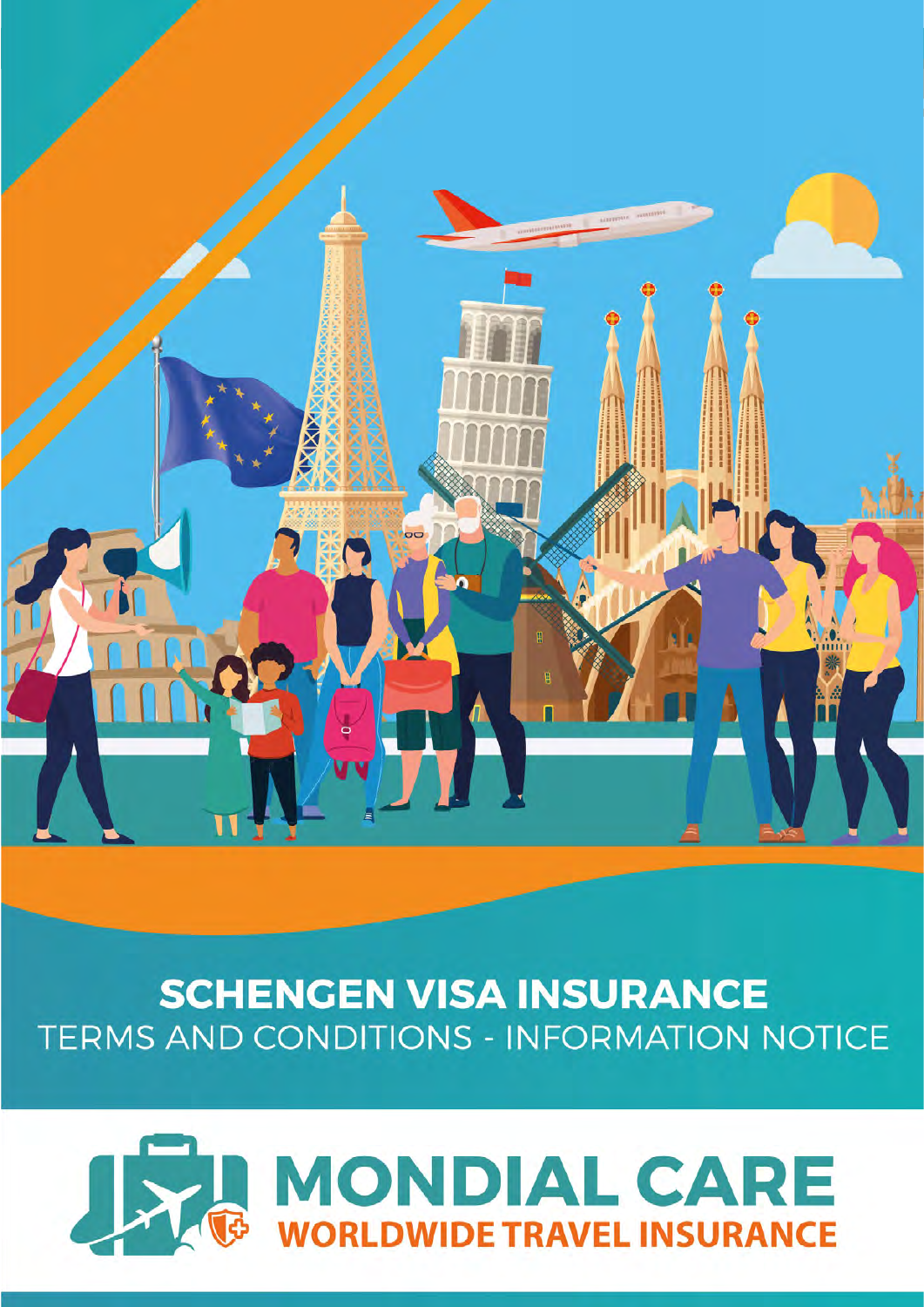# **SCHENGEN VISA INSURANCE**

2

# TERMS AND CONDITIONS - INFORMATION NOTICE

POLICY GSL N° ADP20192393 REF. GSL-AGISSCHENGEN082019

Coverage under your policy are governed by the Insurance Code. The insurance policy wording in French remains the only legal reference in the event of a dispute between the parties.

Your policy includes these **terms and conditions,** and your certificate of Insurance. Its guarantees apply to all private or professional trips completed during the validity of your temporary visa (with a maximum of twelve months renewable). Coverage is valid for the duration of the policy referred to in the Insurance Certificate.

> *Please read carefully your terms and conditions. They detail our respective rights and obligations and answer the questions you may have.*

# **CONTENTS**

| 4. EXCLUSIONS TO THE MEDICAL, HOSPITAL AND REPATRIATION ASSISTANCE COVER 8          |
|-------------------------------------------------------------------------------------|
|                                                                                     |
|                                                                                     |
| 7. TABLE OF BENEFITS FOR ASSISTANCE <b>Examinal contract and the STATE STATE</b> 19 |
|                                                                                     |

**ASSURANCE-AGIS-VOYAGE SCHENGEN** - POLICY GSL N° ADP20192393 **TERMS AND CONDITIONS INFORMATION NOTICE** REF GSL-AGISSCHENGEN082019

IN ACCORDANCE WITH SECTION L141-4 of the French insurance Code Groupe Special Lines - 6-8 rue Jean Jaurès 92800 Puteaux - S.A.S. with a capital of EURO 100,000 of which Groupama Rhône Alpes Auvergne holds more than 10% of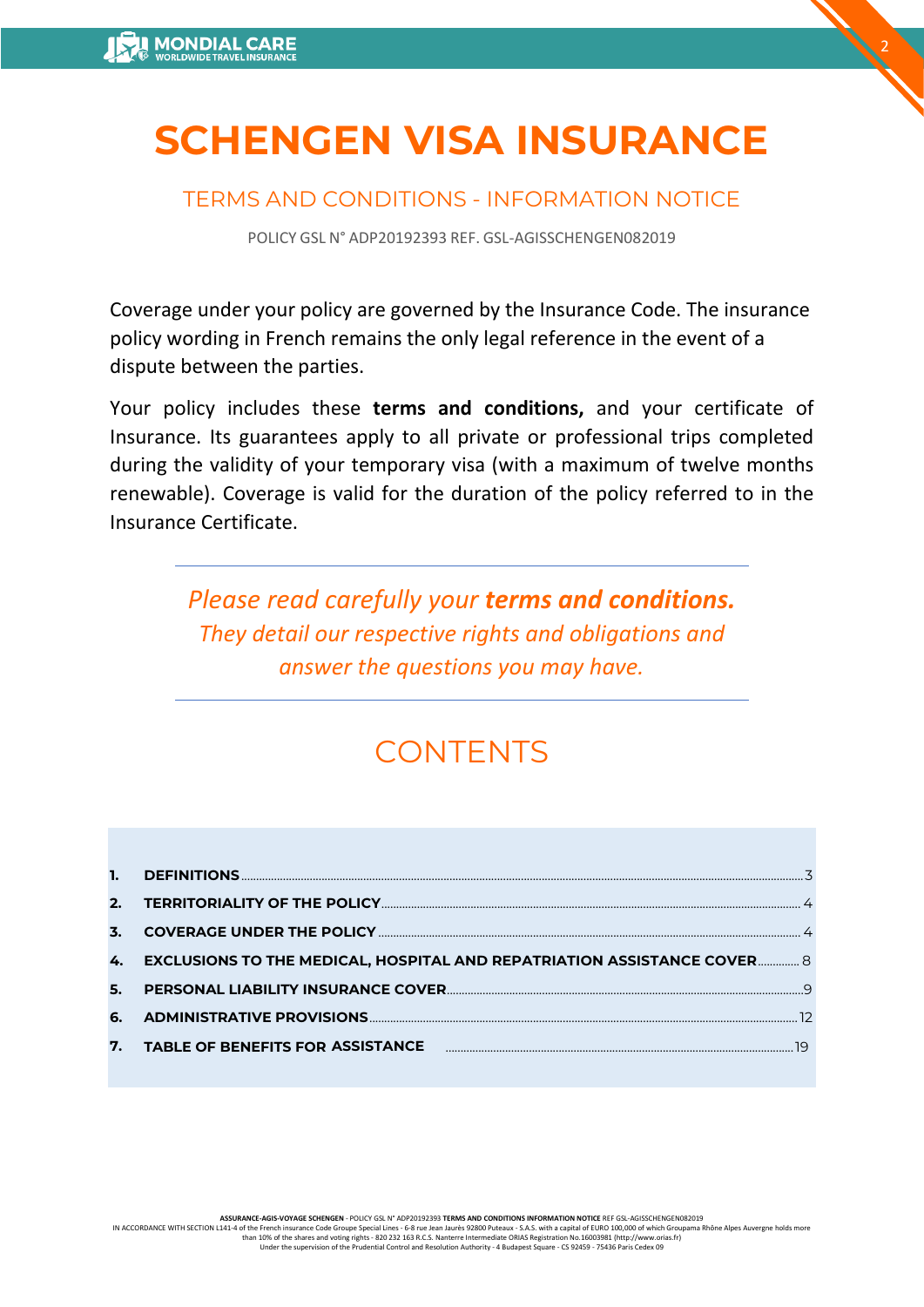# <span id="page-2-0"></span>**1. DEFINITIONS**

# **1.1. DEFINITION OF THE STAKEHOLDERS UNDER THE POLICY**

**INSURED/BENEFICIARY: a natural person or legal entity complying with these terms and conditions underwritten by AGIS SAS association provided that their tax and/or legal residence is located outside the Schengen area, paying the contributions,referred to in the insurance certificate, without age limit and applying for it on the AGIS website no later than the day before departure** 

3

**THE INSURER:** Groupe Special Lines on behalf of Groupama Rhône-Alpes Auvergne. Caisse régionale d'Assurances Mutuelles Agricoles de Rhône-Alpes Auvergne 50 rue de Saint-Cyr - 69251 Lyon cedex 09 - N° de SIRET 779 838 366 000 28 Company governed under the Insurance Code and supervised by the Prudential and Resolution Supervision Authority, 4 Place de Budapest - CS 92459 - 75436 Paris Cedex 09

**ASSISTANCE SERVICE PROVIDER:** Mutuaide Assistance – 8-14 Avenue des Frères Lumière 94368 BRY-SUR MARNE cedex. – S.A. au capital de  $\epsilon$ 9,590.040 fully distributed – Company governed by the Insurance Code and registered in the Trade and Commerce Registry Ref. RCS 383 974 086 Créteil under the Authority of the Prudential Supervisory and Resolution, 4 Place de Budapest - CS 92459 - 75436 Paris Cedex 09.

**UNDERWRITER:** AGIS SAS - 33 Victor Hugo Avenue - 75116 PARIS, on behalf of the member named in the certificate of Insurance who therefore agrees to pay the insurance premium.

## **1.2. DEFINITION OF ASSISTANCE WORDING**

**ACCIDENT:** Any sudden, unforeseen and external event to the victim or to the damaged thing, constituting the cause of the damage

**SCHENGEN AREA:** Area of free movement of persons between the following states: Germany, Austria, Belgium, Denmark, Spain, Estonia, Finland, France (metropolitan France), Greece, Hungary, Iceland, Italy, Latvia, Liechtenstein, Lithuania, Luxembourg, Malta, Norway, the Netherlands, Poland, Portugal, Slovenia, Slovakia, Sweden, Switzerland, Czech Republic.

**SEARCH COSTS:** Costs of operations carried out by rescuers or rescue agencies, other than you going out specially for the purpose of looking for you in a location lacking al means of organized or nearby rescue.

**RESCUE COSTS:** transportation costs after an accident (when you have been located) from the place where the accident occurs to the nearest hospital.

**FUNERAL COSTS:** costs of preservation of the corpse, handling, laying out, special transportation arrangements, conservation care mandatory under the law, packaging and most basic coffin necessary for the transport and in compliance with local law, excluding any burial, embalming and ceremony costs.

**MEDICAL EXPENSES** Pharmaceutical, surgical, consultation and hospitalization costs medically prescribed, necessary for the diagnosis and treatment of a pathology.

**DEDUCTIBLE:** The amount set and to be paid by the Policyholder or the Insured in case of compensation. The deductible can also be mentioned in day or as a percentage.

HOSPITALIZATION: emergency intervention for over 24 consecutive hours in a public or private hospital, unscheduled and that may not be postponed.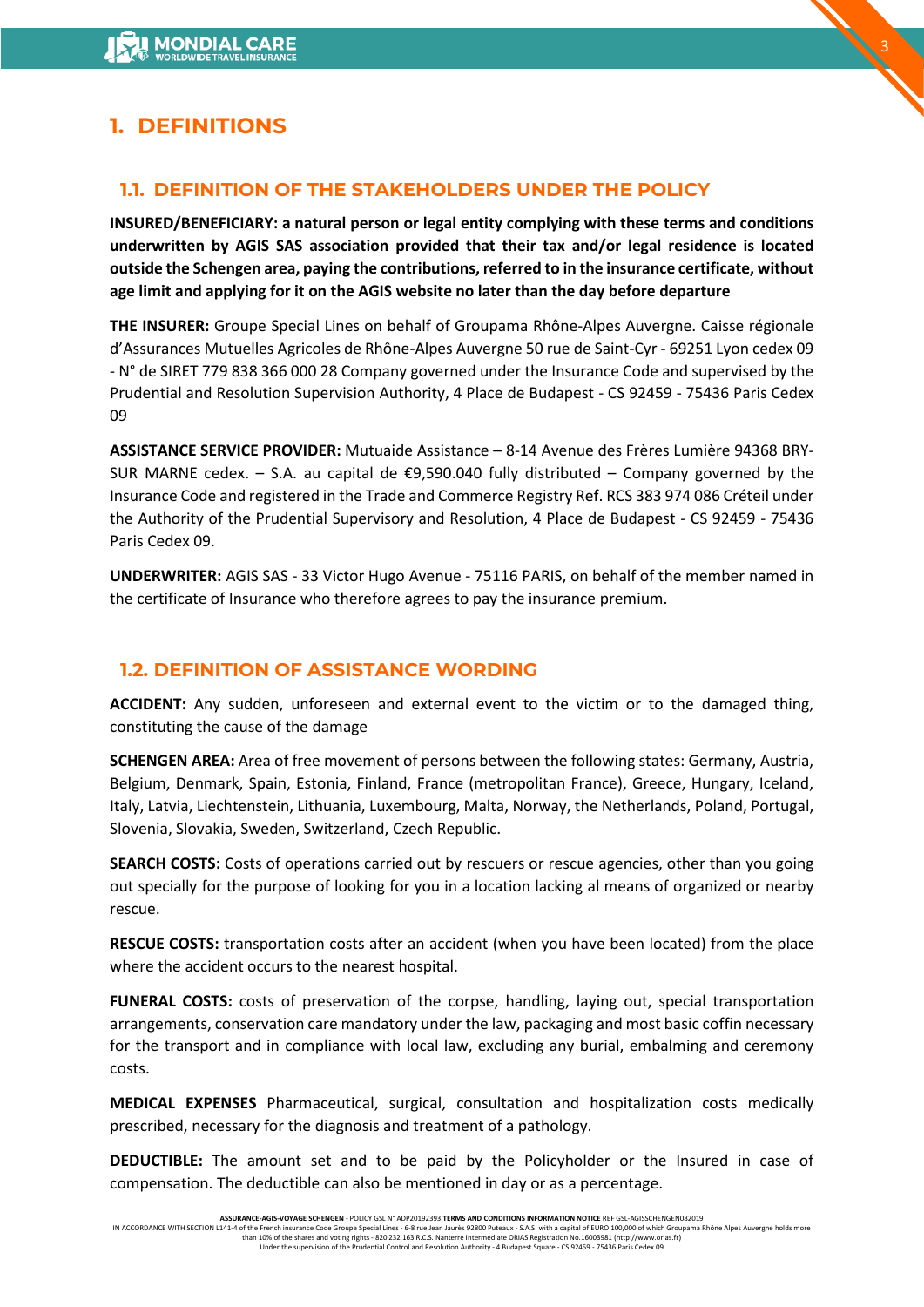**ILLNESS:** Any deterioration of your health condition established by a qualified medical authority.

**COUNTRY OF ORIGIN:** The country declared on taking out the policy and for which you paid the relevant premium.

4

**LIMITATIONS:** Period after which a claim is no longer admissible.

**LOSS EVENT:** Any damaging consequences of an event resulting in any of the covers taken out to be claimed. All damage resulting from the same original cause shall constitute one single claim.

**SUBROGATION:** The action where your rights and actions against anyone liable for your damage, are subrogated to us in order to obtain reimbursement of the amounts we have paid after a loss.

**WAITING PERIOD:** This is the period between the date of entry into force of the contract and the opening of the rights to compensation and during which the guarantees do not apply. Medical expenses relating to conditions and illnesses that manifested themselves during the waiting period are excluded from the cover.

**THIRD PARTIES:** Any natural or legal person, excluding:

- $\checkmark$  The insured individual and his/her family members,
- $\checkmark$  Individuals accompanying him/her
- $\checkmark$  His/her employees, whether on wages or not, in the performance of their duties.

# <span id="page-3-0"></span>**2. TERRITORIALITY OF THE POLICY**

Coverage under your policy apply in all Schengen countries as well as in the DOM (Overseas Departments) and COM (Overseas Communities) of the French territory, the principalities of Andorra, Monaco, San Marino, Ireland and the United Kingdom, for stays under twelve months.

# <span id="page-3-1"></span>**3. COVERAGE UNDER THE POLICY**

# **3.1. BENEFITS FOR MEDICAL EXPENSES IN THE EVENT OF HOSPITALISATION**

#### **The following shall be granted:**

- $\checkmark$  Reimbursements for medical expenses following an accident or illness that occurred urgently and unexpectedly on the French territory as well as in the Schengen area which doesn't have any history prior to taking out the Policy.
- $\checkmark$  Reimbursements for medical, hospital and surgical expenses shall be paid up to a limit of Euro 35,000, less a 50 Euro deductible.
- $\checkmark$  Dental care (cavities only) are capped at Euro 150.
- $\checkmark$  In the event of hospitalisation, medical and hospitalisation costs are only covered after a waiting period of 7 days.

There is no waiting period in the event of an accident.

# **3.2. REPATRIATION ASSISTANCE**

#### **Scope of Benefits:**

#### **Arranging and payment for repatriation**

If during your stay in the Schengen area, you are suffering from an illness or sustain an accident covered under the Policy, requiring you to interrupt your stay, we will cover the repatriation costs, up to the actual costs for medical repatriation following a covered risk to allow you to get back to your country of origin. Any request for assistance shall first be approved by our Insurance Company or medical department.

**ASSURANCE-AGIS-VOYAGE SCHENGEN -** POLICY GSL N° ADP20192393 T**ERMS AND CONDITIONS INFORMATION NOTICE** REF GSL-AGISSCHENGEN082019<br>IN ACCORDANCE WITH SECTION L141-4 of the French insurance Code Groupe Special Lines - 6-8 ru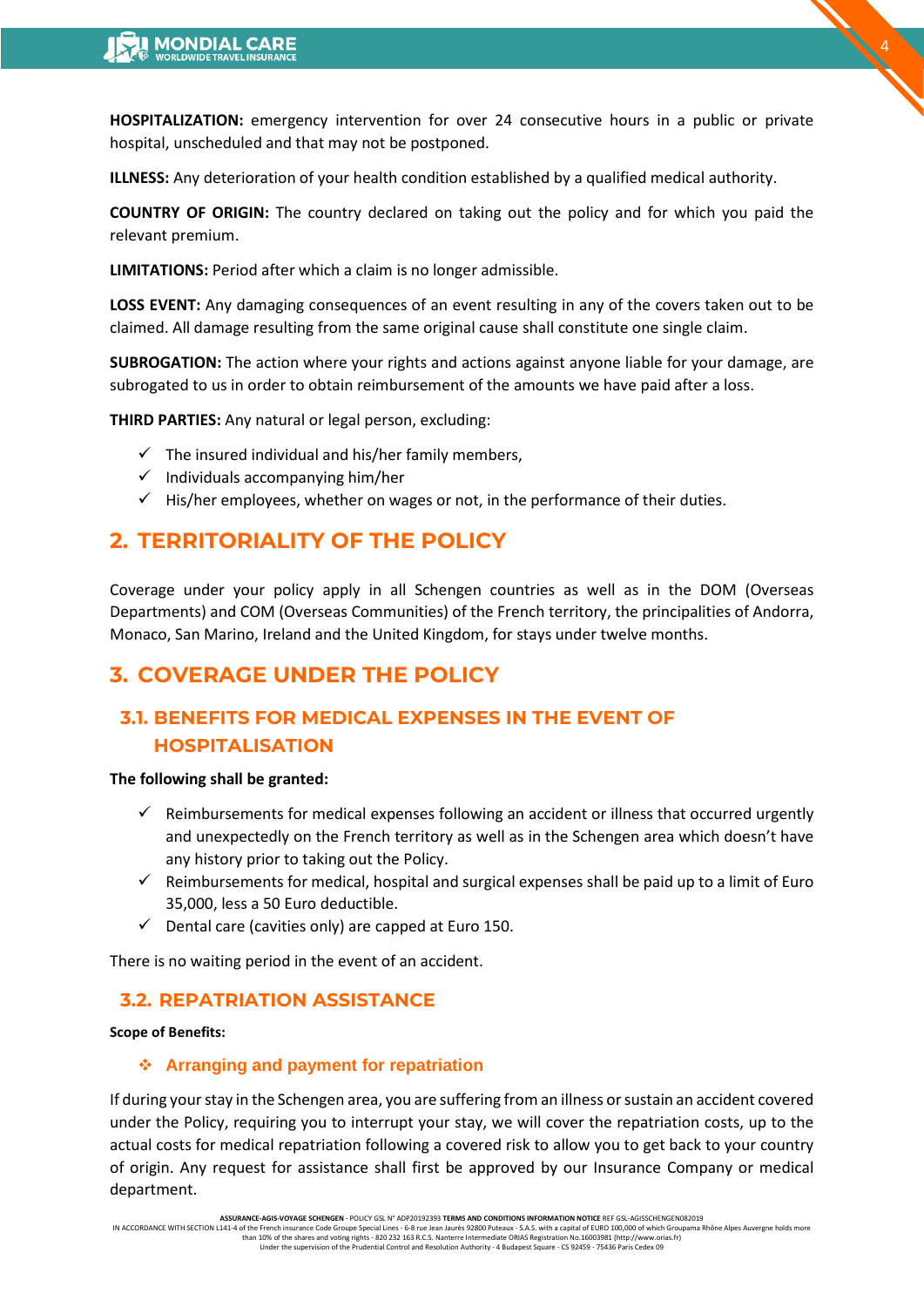If this condition is not met, we may be relieved of any obligation to reimburse.

#### **Extended Hotel stay**

If your medical condition does not justify hospitalization or medical transport and if you are unable to return at the originally expected date, we will cover your additional hotel stay up to the amount stated in the Table of Benefits.

5

As soon as your health condition permits, we will arrange and cover your additional transportation costs if the planned tickets cannot be used as a result of this event.

These costs are covered as follows:

- $\checkmark$  For EU nationals: return ticket to your home
- $\checkmark$  For nationals of other countries: to the nearest national airport to your home

## **Return of an accompanying person or Spouse and Accompanying Children in case of repatriation of the Insured**

We will arrange and cover the return of an accompanying person or spouse and accompanying Children in the event of the repatriation of the insured to his home, where the means originally provided for their return may no longer be used as a result of the repatriation.

We will decide and chose repatriation, as well as the most appropriate means.

Presence with the hospitalized insured (visit of a relative)

We will arrange and pay up to a maximum of the amount stated in the Table of Benefits for the hotel accommodation of a person at the Insured's bedside in hospital, whose condition does not justify or hold back immediate repatriation.

We will also pay for the return ticket to metropolitan France of this person (or to his/her country of residence) if this person is unable to use the means originally planned.

If the hospitalization exceeds ten days, and if no one stays with the insured, we will cover the costs of transport from metropolitan France or the insured's home (by train 1st class or by air, in economy) of a person designated by the insured, we will also arrange the hotel stay for that person up to the amount stated in the Table Of Benefits.

#### **❖** Body repatriation

In the event of a death following a risk covered in the course of your stay, we will arrange and cover the transport costs of the insured's body to your country of origin.

We will arrange and pay for the return transport (by train 1st class or by plane in economy) of a family member to accompany the repatriation of the body to the country the insured resided in.

#### **Early return**

If you need to interrupt your trip:

to attend the funeral of a family member (spouse or de facto spouse, direct ascendant or descendant, brother, sister), we will arrange and pay for your transport (1st class train or by air in economy) from the place of residence to the place of burial in metropolitan France or in your country of residence, whatsoever.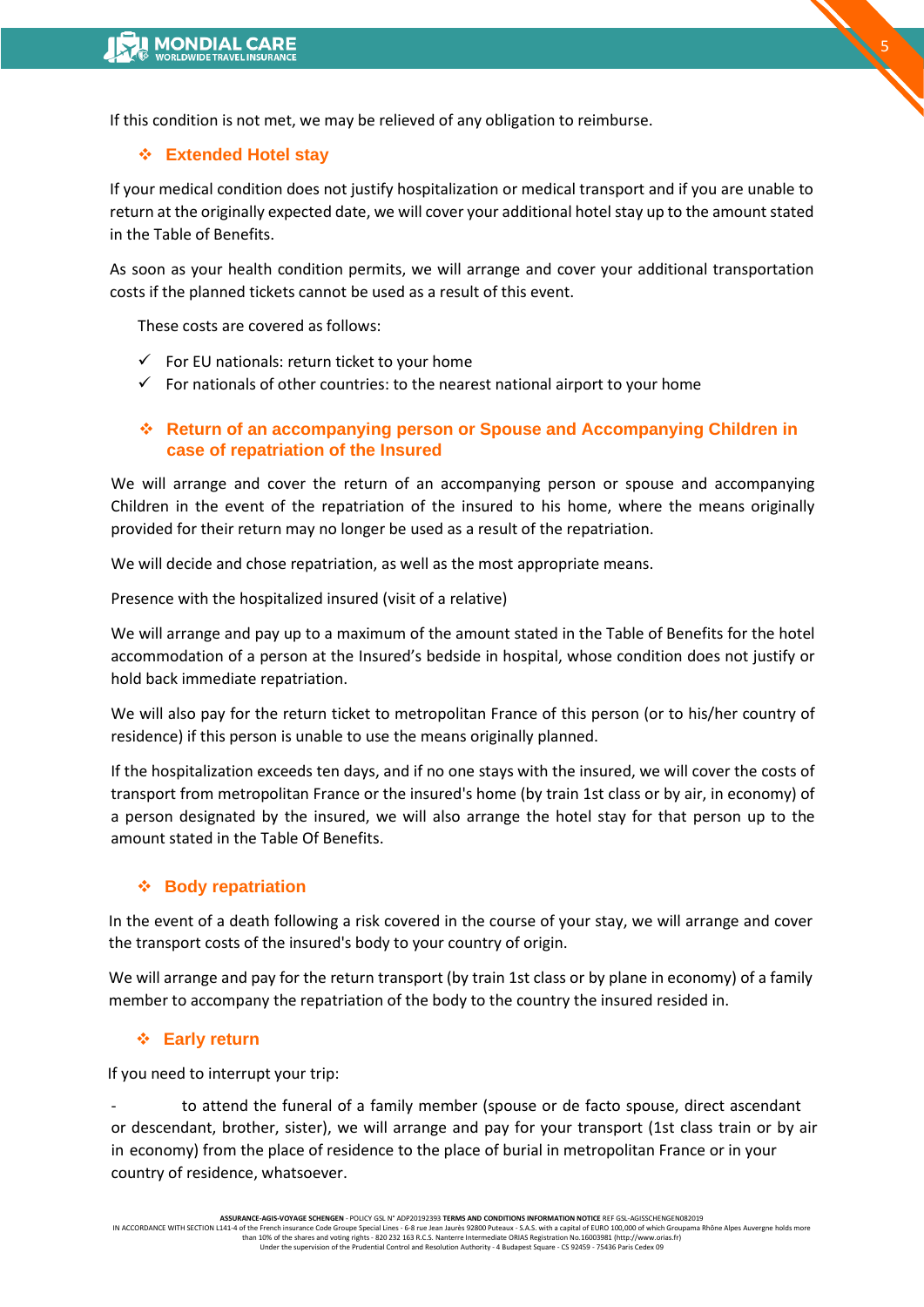In the event of an accident or unpredictable illness affecting a family member (spouse or concubine, ascendant or direct descendant) and requires hospitalization for more than seven consecutive days, we will arrange and pay for your transport (by train 1st class or by air in economy) from the place of residence to the place of burial in metropolitan France or to any other country place of residence.

6

This guarantee is granted provided that you may not use any transport tickets provided as part of your trip. We reserve the right to use your return ticket if it is redeemable and can be changed.

## **Legal assistance in the country of residence**

Advance of criminal bail and payment of legal fees. This cover shall only apply outside the insured's country of residence.

If, in the event of unintentional breach of the law of the country visited by the INSURED, you are required to pay a bail, we will advance this bail up to the amount stated in the table of benefits.

We will pay for the legal fees of legal representatives you may use up to the amount stated in the table of benefits.

You agree to repay the advance made for the bail costs within thirty days from the refund of the bail by the authorities.

This benefit shall not cover any legal action initiated in your country of origin as a result of events that occurred abroad. Intentional offences are not eligible for the "Advance of bail costs" and "Payment of legal fees" benefits

# **3.3.WHAT TO DO IN THE EVENT OF A LOSS EVENT**

#### IMPLEMENTATION OF BENEFITS

For any request for assistance you must contact or have a third party contacted, as soon as your situation suggests an early return, under penalty of inadmissibility.

#### **By phone**

| For assistance <b>GROUPAMA Assistance</b> | For Insurance Mondial Care by AGIS |  |
|-------------------------------------------|------------------------------------|--|
| From France: 01.55.98.57.35               | From France: 01.82.83.56.26        |  |
| From overseas: (+33) 1.55.98.57.35        | From overseas: (+33) 1.82.83.56.26 |  |

A claim number will be immediately assigned and Policy Number

your address and phone number where you can be reached, as well as the contact details of the people taking care of your,

allow doctors access any medical information about you or about the person who needs our assistance.

#### STRICTLY COMPULSORY TO OBTAIN ANY INDEMNITY

#### Non compliance to those requirements will invalidate the effects of the contract.

When Emergency assistance or hospitalization is needed, the insured (or a person acting on its behalf) must contact immediately GROUPAMA ASSISTANCE at +33 1 55 98 57 35 (available 24/7) recalling the reference of the contract has shown above. A claims reference number will be delivered by GROUPAMA ASSISTANCE.

**ASSURANCE-AGIS-VOYAGE SCHENGEN** - POLICY GSL N° ADP20192393 **TERMS AND CONDITIONS INFORMATION NOTICE** REF GSL-AGISSCHENGEN082019 IN ACCORDANCE WITH SECTION L141-4 of the French insurance Code Groupe Special Lines - 6-8 rue Jean Jaurès 92800 Puteaux - S.A.S. with a capital of EURO 100,000 of which Groupama Rhône Alpes Auvergne holds more than 10% of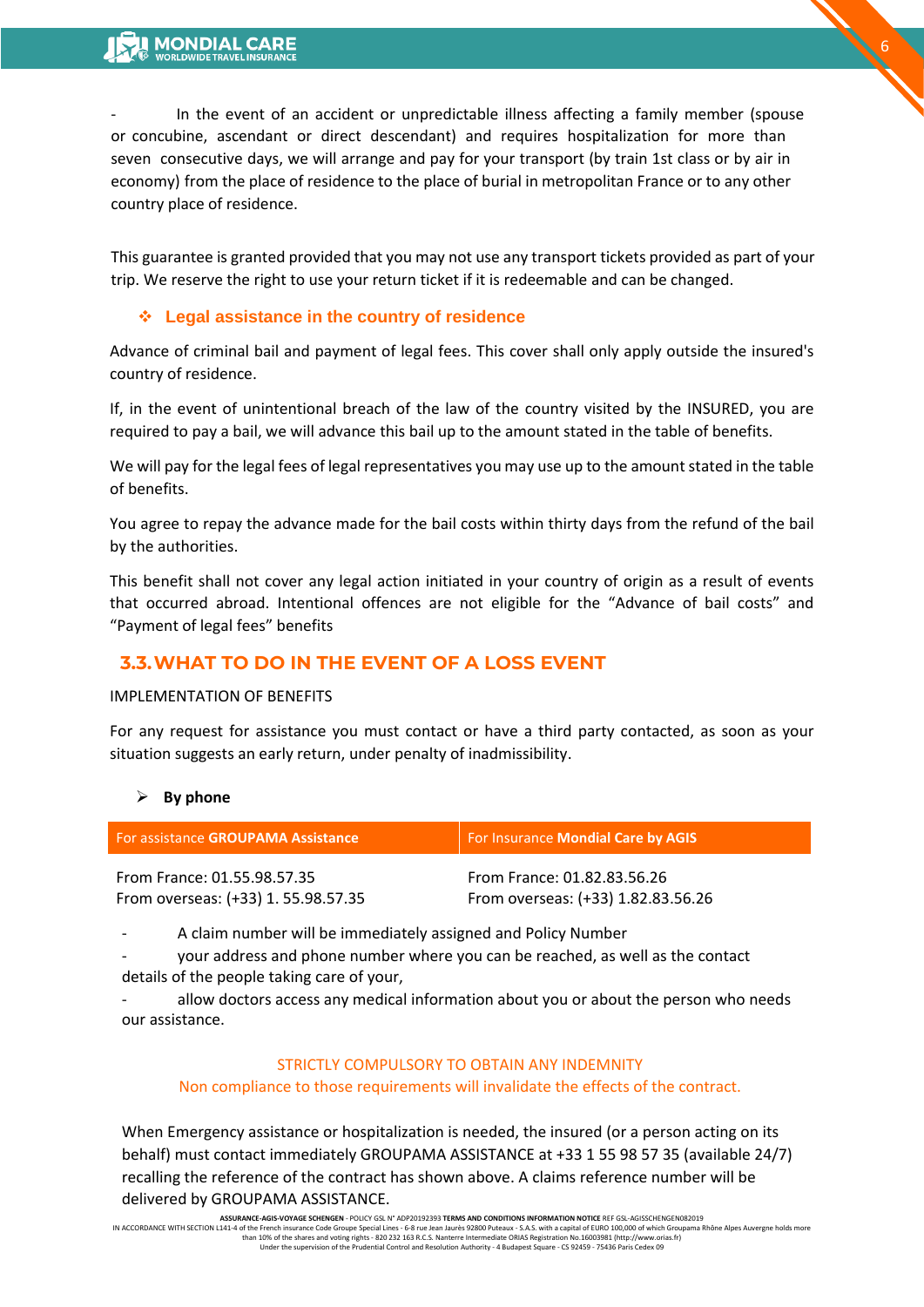#### THE INSURED (OR A PERSON ACTING ON ITS BEHALF)

- to answer calls or emails sent by GROUPAMA ASSISTANCE,
- submit their Insurance contract to the Hospital upon admission,
- Contact the Claims department of MONDIALCARE.

#### REQUEST FOR REIMBURSMENT MUST BE DIRECTED WITH ALL MEDICAL DOCUMENTS TO

MONDIALCARE CLAIMS DEPARTMENT - AGIS SAS - 33 Avenue Victor Hugo 75116 PARIS - FRANCE Phone : +33182835626 - E-mail : contact@mondialcare.eu

7

#### **For transport Assistance**

When we arrange and pay for transport under our guarantees, it will be arranged by train 1st class and/or by air tourist class or by taxi, depending on the decision of our Assistance service.

In this case, we will become the owners of the original tickets and you agree to return them to us or to repay the reimbursed amount you were able to obtain from the issuing agency of these tickets.

#### **Our Assistance Services**

We operate under the national and international law and regulations and our services are subject to the necessary authorizations to be granted by the relevant administrative authorities. Furthermore, we may not be held responsible for delays or impediments in providing the services agreed upon as a result of force majeure or events such as strikes, riots, popular movements, and restrictions on free movement, sabotage, terrorism, civil or foreign war, consequences of the effects of a source of radioactivity or any other fortuitous case.



**ASSURANCE-AGIS-VOYAGE SCHENGEN -** POLICY GSL N° ADP20192393 T**ERMS AND CONDITIONS INFORMATION NOTICE** REF GSL-AGISSCHENGEN082019<br>IN ACCORDANCE WITH SECTION L141-4 of the French insurance Code Groupe Special Lines - 6-8 ru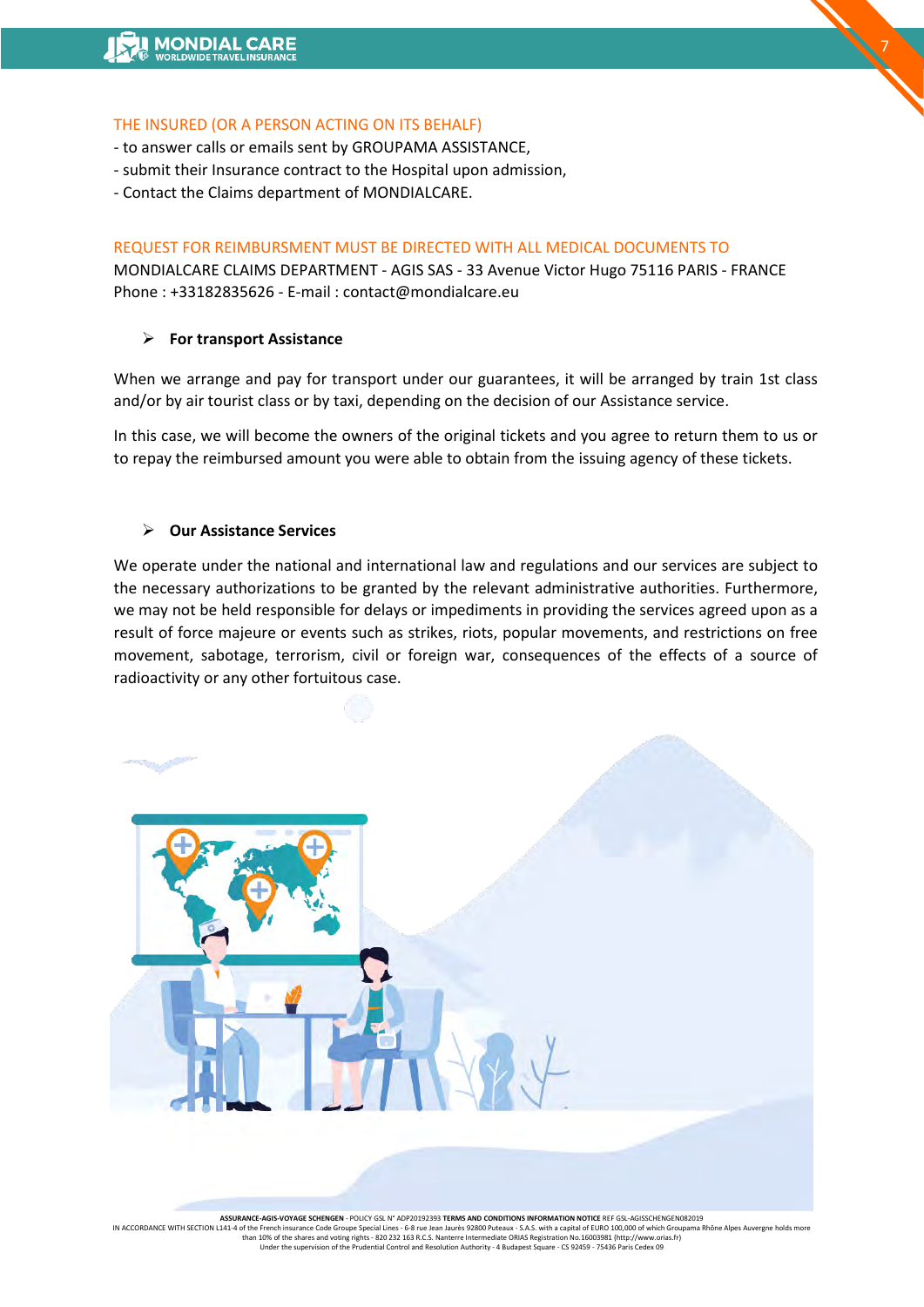# <span id="page-7-0"></span>**4. EXCLUSIONS TO THE MEDICAL, HOSPITAL AND REPATRIATION ASSISTANCE COVER**

## **THE FOLLOWING IS NOT COVERED:**

 **Pre-existing illnesses and their consequences: disabilities and hereditary diseases; Chronic diseases tropical diseases; All prosthetics including hearing and dental; dental care (except cavities) stomatology; Speech therapy; Contact lenses; massages and physiotherapy; Acupuncture; Treatments post infertility treatments and cosmetic; orthotic, psychological, psychotherapeutic and neurological care, including consultations; nervous breakdown; Suicide attempts; HIV-positive status and consequences; AIDS and its consequences; respite care; recovery, rehabilitation facilities; Health check-ups; Check-up; immunization costs.**

 $\mathcal{L}^8$ 

- **The consequences of accidents caused by intentional or reckless misconduct of the Insured; the consequence of participating in brawls; the consequences of the use of medication, drugs or narcotics, not medically prescribed; the consequences of alcoholism or intoxication, medical expenses not practiced by a qualified physician or practitioner.**
- **the consequences of accidents caused by cyclones, earthquakes, volcanic eruptions or other cataclysms; accidents caused by the disintegration of the atomic nucleus as well as disasters due to the effects of radiation caused by artificial particle acceleration; accidents caused by acts of terrorism or sabotage; accidents caused by foreign war, civil war, riots or popular movements, under the conditions provided for by Article l121 .8 of the insurance code.**
- **Accidents caused while practicing the following sports: mountaineering and rock climbing; bobsleigh, Skelton; scuba diving; skydiving; any air sport or requiring a motor vehicle, as well as any participation in sports competitions in a professional capacity.**
- **Expenses related to contraception, abortion, pregnancy and any complications due to this condition, miscarriage, childbirth and follow-up (including consultations, tests and ultrasounds) are not reimbursed.**
- **Pandemics (Covid-19 excluded)**
- **We may, under no circumstances, replace the local emergency relief agencies.**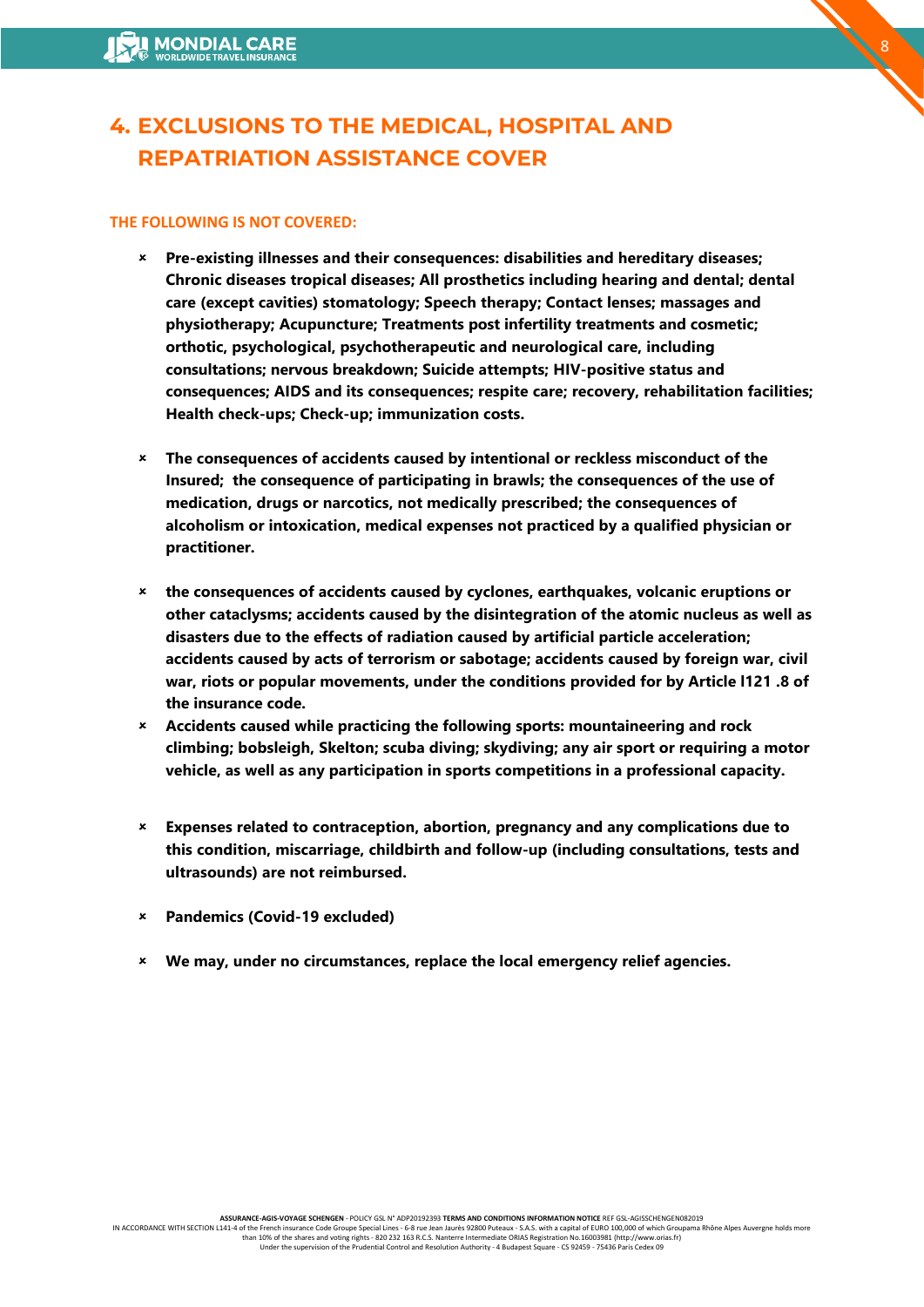# <span id="page-8-0"></span>**5. PERSONAL LIABILITY INSURANCE COVER**

(if the option is mentioned in your insurance certificate)

# **5.1. THIS COVER MAY BE PURCHASED AS PART OF A STAY NOT EXCEEDING 4 MONTHS.**

#### **Definitions**

**Personal Injury:** Any bodily injury sustained by an individual and the resulting loss.

**Material Loss** Any damage or destruction of an item or substance. Any physical harm to an animal.

9

**Consequential Loss** Any financial loss resulting from the loss of total or partial use of a property or a right, from the loss of a profit, the loss of customers, from the interruption of a service or activity, and which is the direct consequence of any personal injury or damage covered.

**Damaging event** The event that is the generating cause of the damage.

**Absolute Deductible** The amount (or percentage) remaining in any event payable by the Insured on the amount of the compensation payable by the Insurer.

The deductible applies per claim, regardless of the number of individuals affected. Deductible as a percentage is applied to the amount of compensation payable by the Insurer.

**Pollution Incident** The emission, dispersion, disposal or deposition of any solid, liquid or gaseous substance, released by the atmosphere, soil or water, resulting from a sudden and unforeseeable event and not occurring in a slowly, gradual or continuous manner.

**Claim** Any claim for an amicable or litigious compensation brought by the individual who suffered a damage or his successors and sent to the Insured or to the Insurer.

**Liability** Legal obligation imposed on any person to compensate the damage they caused to others.

**Loss Event:** Any loss or damage caused to third parties the Insured is held responsible for, resulting from a damaging event which gave rise to one or more claims. The event causing liability being the generating cause of the loss. A series of events causing liability with the same technical cause is considered one single event causing liability.

**Third parties** Any person other than the Insured.

**Land motor vehicle** Machine that moves on the ground (i.e., other than air or naval), not on a railway, self-propelled (powered by its own driving force) used to transport people (even if it is only the driver) or goods.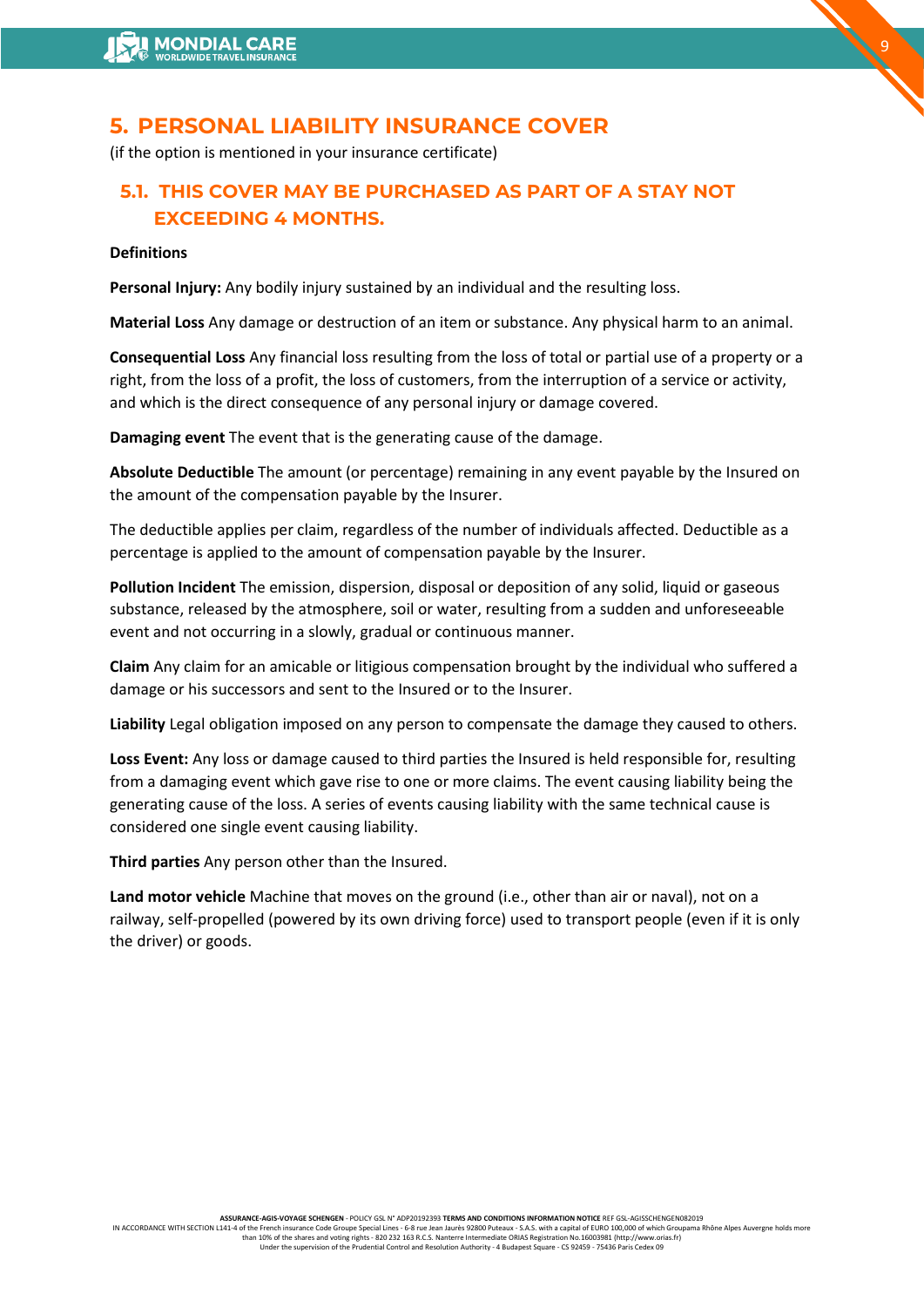# **5.2. SCOPE OF COVER**

*The Insurer shall cover the Insured for financial consequences of liability he may be held for as a result of physical injury, material loss and consequential loss caused to third parties in his/her personal life.* 

*Personal Life means any non-professional activity*

# **5.3.SPECIAL EXCLUSIONS**

#### **The following is excluded:**

- DAMAGE (OTHER THAN THOSE REFERRED TO IN THE ABOVE TWO EXCLUSIONS) AND CONSEQUENTIAL LOSS CAUSED TO THE PROPERTY UNDER THE CARE OF, USED BY OR STORED AT THE RESPONSIBLE INSURED.
- THE CONSEQUENCES OF AIR, SEA, RIVER OR LAKE NAVIGATION WITH CRAFTS OWNED, USED BY OR ENTRUSTED TO THE INSURED.
- DAMAGE CAUSED BY WEAPONS AND THEIR AMMUNITION WHOSE DETENTION PROHIBITED POSSESSED OR IS HELD BY THE INSURED WITH NO PREFECTORAL AUTHORISATION.
- DAMAGE SUBJECT TO A LEGAL OBLIGATION OF INSURANCE AND RESULTING FROM THE PRACTICE OF HUNTING.
- DAMAGE CAUSED BY ANIMALS OTHER THAN DOMESTIC ANIMALS.
- DAMAGE CAUSED BY DOGS OF FIRST CATEGORY (ATTACK DOGS) AND SECOND CATEGORY (GUARD AND DEFENCE DOGS), AS DEFINED IN ARTICLE 211-1 OF THE RURAL CODE, AND BY WILD ANIMALS TAME OR HELD IN CAPTIVITY, MENTIONED IN ARTICLE 212-1 OF THE RURAL CODE, WHETHER OR NOT STRAY ANIMALS OWNED OR UNDER THE CARE OF THE INSUDRED (ARTICLE NO. 99-5 OF 6 JANUARY 1999 ON DANGEROUS AND STRAY ANIMALS AND THE PROTECTION OF ANIMALS).
- **\*** THE CONSEQUENCES:
	- o THE ORGANISATION OF SPORTS COMPETITIONS.
	- o OF THE PRACTICE OF SPORTS AS A LICENSEE OF A SPORTS FEDERATION;
	- o OF THE PRACTICE OF AIR OR WATER SPORTS.
- THE CONSEQUENCES OF THE WILFUL MISCONDUCT OF THE ASSURED.
- DAMAGE CAUSED BY CIVIL OR FOREIGN WAR DECLARED OR NOT, RIOTS AND PUBLIC DISORDER, TERRORISM, ATTACKS OR SABOTAGE**.**
- DAMAGE CAUSED BY VOLCANIC ERUPTIONS, EARTHQUAKES, STORMS, HURRICANES, CYCLONES, AND FLOODS, TIDAL WAVE AND OTHER DISASTERS.
- INEVITABLE DAMAGE RESULTING FROM A DELIBERATE ACTION OF THE INSURED AND CAUSING THE INSURANCE POLICY TO LOSE ITS RANDOM POLICY NATURE COVERING UNCERTAIN EVENTS (ARTICLE 1964 OF THE CIVIL CODE).
- ANY FINE AND ANY OTHER CRIMINAL PENALTY PERSONALLY IMPOSED ON THE INSURED.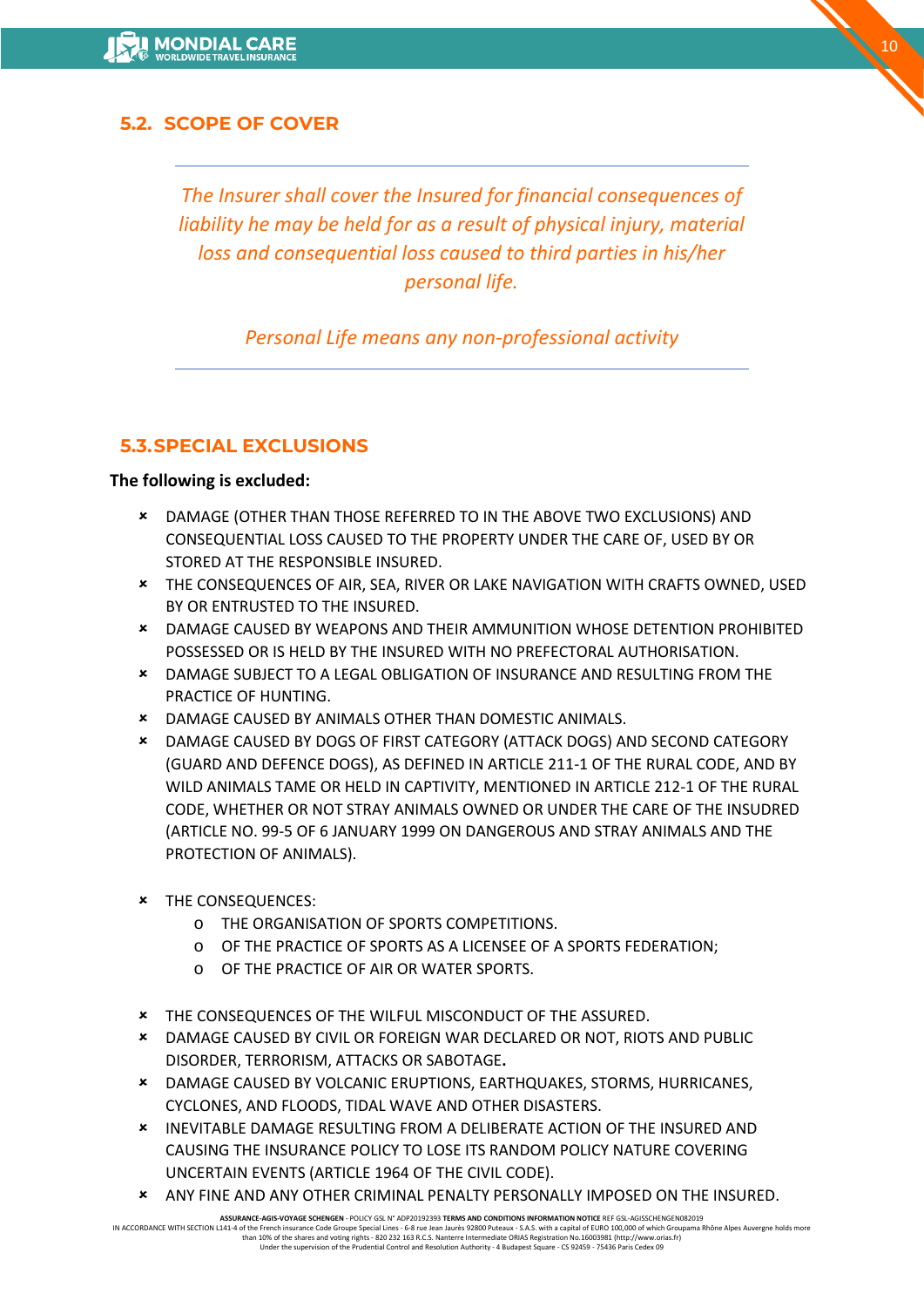- DAMAGE OR INCREASE OF DAMAGE CAUSED BY:
	- o BY WEAPONS OR DEVICES INTENDED FOR EXPLOSION THROUGH THE MODIFICATION OF STRUCTURE OF THE NUCLEUS OF THE ATOM.
	- o BY ANY NUCLEAR FUEL, PRODUCT OR RADIOACTIVE WASTE, BY ANY SOURCE OF IONIZING RADIATION (ESPECIALLY ANY RADIOISOTOPE).
- THE CONSEQUENCES OF THE PRESENCE OF ASBESTOS OR LEAD IN BUILDINGS OR STRUCTURES OWNED OR IN THE CARE OF THE INSURED, SEARCH, DESTRUCTION OR NEUTRALISATION OF ASBESTOS OR LEAD, OR THE USE OF PRODUCTS CONTAINING ASBESTOS OR LEAD.
- **T**HE CONSEQUENCES OF CONTRACTUAL LIABILITIES AGREED BY THE INSURED WHICH RESULT IN INCREASING LIABILITY HE WOULD HAVE INCURRED IN THE ABSENCE OF SUCH LIABILITIES.
- DAMAGE AND CONSEQUENTIAL LOSS CAUSED BY A FIRE, EXPLOSION OR WATER DAMAGE THAT ORIGINATED IN THE BUILDINGS OWNED, TENANTED OR OCCUPIED BY THE INSURED**.**
- THEFTS COMMITTED WITHIN THE BUILDINGS MENTIONED IN THE ABOVE EXCLUSION.

# **5.4. PERIOD OF COVER**

Under this policy, cover will be triggered by the damaging event and cover the Insured for financial consequences of an accident, when the damaging event occurs between the initial effective date of the cover and the date of termination or expiry, regardless of the date of the other elements of the loss event (article L. 124-5 of the Code of insurance).

# **5.5. AMOUNT OF COVER**

The amounts of cover per claim are the limit of the Insurer's liability for all claims related to the same damaging event.

| <b>Personal Liability</b>                                                                |                                            |  |  |
|------------------------------------------------------------------------------------------|--------------------------------------------|--|--|
| Personal injury, property damage and consequential loss:<br>including<br>Property damage | €1,500,000 per claim<br>€350,000 per claim |  |  |
| Absolute Deductible                                                                      | €150 per claim                             |  |  |

The amount of cover is set as below:

The date of the loss event is that of the damaging fact. Conditions and amounts of cover are those in effect at that date.

## **5.6.WHAT TO DO IN THE EVENT OF A LOSS EVENT**

**You must not acknowledge any liability or accept any transaction without our agreement.** However, the admission of a material fact or the performance of a simple duty of assistance is not an acknowledgement of responsibility.

You must report the loss to us, in writing, **within five business days of the day you became aware of it,** except in cases of fortuitous case or force majeure.

After that, if we are prejudiced by the late declaration, all rights to entitlement to benefits will be forfeited. In the event of proceedings against you, you shall give us every power to lead the trial and exercise any recourse before the civil courts or to joint your defense and exercise any remedies on civil interests before the criminal courts.

**ASSURANCE-AGIS-VOYAGE SCHENGEN** - POLICY GSL N° ADP20192393 **TERMS AND CONDITIONS INFORMATION NOTICE** REF GSL-AGISSCHENGEN082019

IN ACCORDANCE WITH SECTION L141-4 of the French insurance Code Groupe Special Lines - 6-8 rue Jean Jaurès 92800 Puteaux - S.A.S. with a capital of EURO 100,000 of which Groupama Rhône Alpes Auvergne holds more<br>than 10% of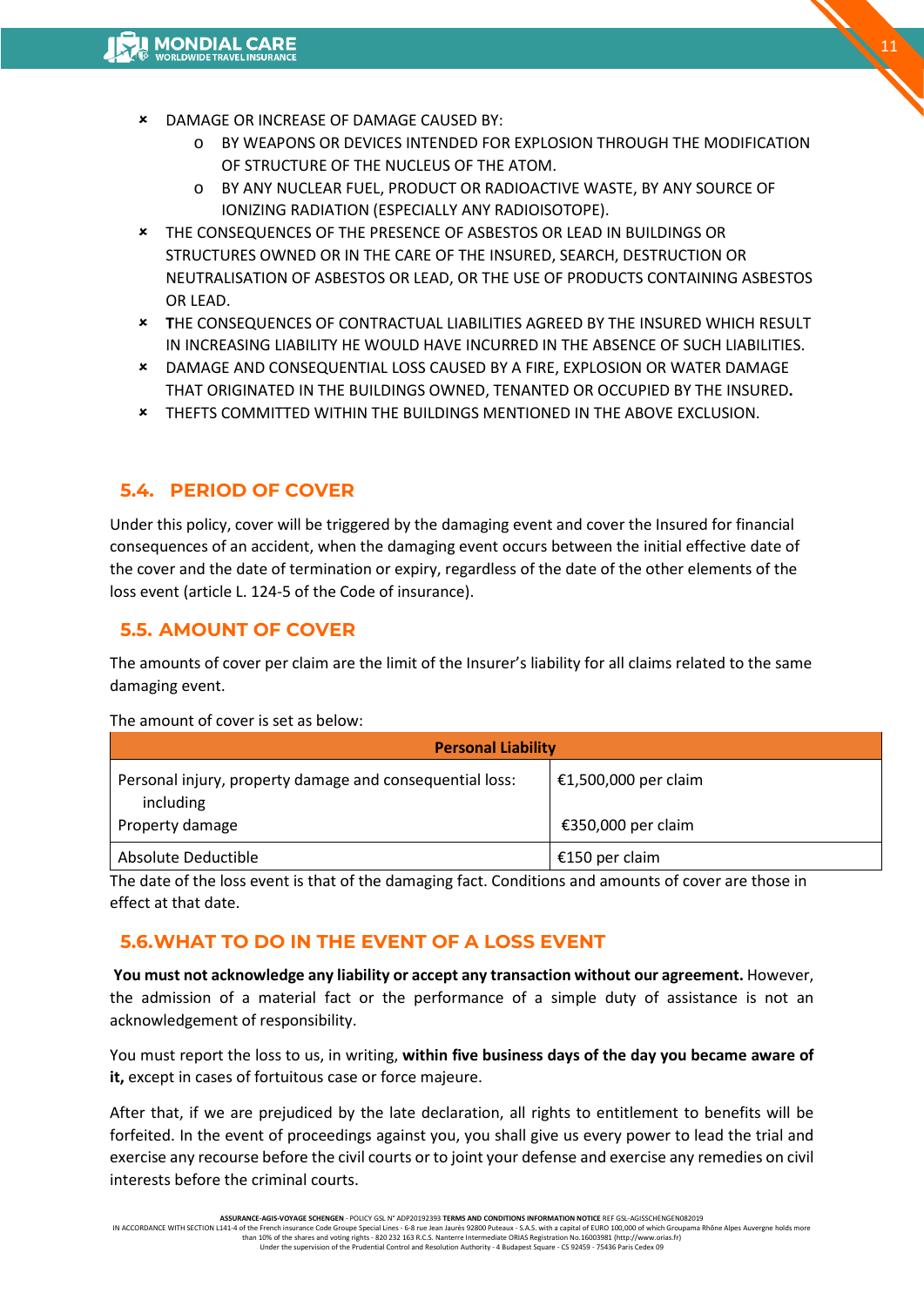

You must also:

- let the Insurer know within the shortest possible time, about the circumstances of the loss event, its known or presumed causes, the nature and the approximate amount of damages.

- Take all necessary measures to limit the extent of the already known damage and prevent any further damage to be sustained,

- Forward to CGEA, within the shortest possible time, all notices, convocations, summons, extrajudicial documents and procedural documents that would have been sent to him, delivered or served.

In the event of a delay in providing these documents, we may claim compensation proportionate to the damage we sustained (Article L 113-11 of the Insurance Code).

If you fail to meet your obligations after the loss, we will compensate the affected third parties or their assignees, but we may take action against you to recover the amounts paid.

# <span id="page-11-0"></span>**6. ADMINISTRATIVE PROVISIONS**

# **6.1. CONDITIONS OF CHANGE OR CANCELLATION OF THE POLICY**

 The customer may request a refund within 14 days of purchase. After this period, a refund is only possible upon presentation of an official letter of refusal from the letter of refusal from the embassy or consulate concerned. Your departure dates can be changed without charge if Mondialcare is informed at the latest 48 hours before the contract start date. After this deadline, the contract cannot be changed.

## **6.2.EFFECTIVE DATE OF THE POLICY**

The policy is effective on the date and for the duration referred to in the Insurance certificate, subject to payment of premium. The policy is entered into for a firm period without tacit renewal and may not be terminated and reimbursed during the period.

## **6.3.DEADLINES AND CONDITIONS FOR CLAIMS**

Either in writing or verbally with acknowledgement of receipt to the company headquarters or to the company representative referred to in the terms and conditions from the time you become aware of the loss event.

You must report the claim within 5 business days. If this condition is not met, we may be relieved of any obligation to reimburse.

If the damages cannot be determined between the parties, they will be assessed through amicable and mandatory assessment, subject to our respective rights. Each of us will choose our respective expert. If these experts do not agree with each other, they will call on a third expert, and all three will operate together and by a majority of votes.

Failing for one of us to appoint an expert or if both experts fail to agree on the choice of the third expert, the President of the High Court of the place of residence of the Policyholder will appoint this expert. This appointment shall be made by simple request signed at least by one of us, the one who did not sign will be summoned by registered letter to attend the assessment. Each one shall pay the costs and fees of their expert and, if necessary, half of those for the third one.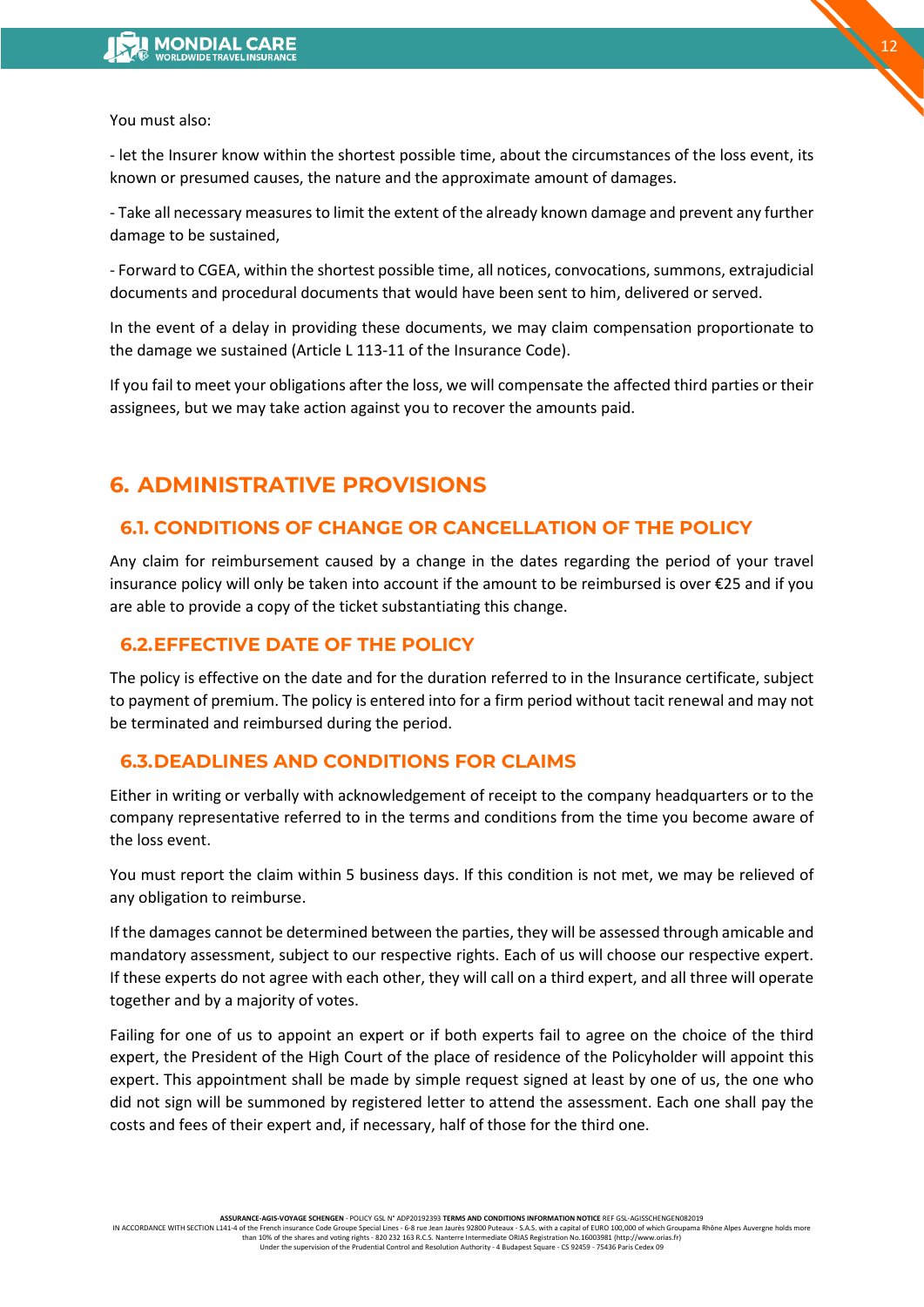# **6.4. LIMITATION**

In accordance with Articles L 114-1 and L 114-2 of the Insurance Code, all actions derived from this Policy are subject to limitation, i.e. they may no longer be brought after years from the event that gave rise to these actions.

#### **HOWEVER, THIS LIMITATION SHALL NOT RUN:**

- **In the event of non-disclosure, omission, inaccurate statement on the risk, from the date the insurer became aware of it;**
- **In the event of a loss, from the date the interested parties became aware of it, if they can prove they were unaware of it until then.**

The limitation shall be extended to ten years for accident cover affecting individuals when the Beneficiaries are the assignees of the deceased Insured

# **6.5.PROTECTION OF PERSONAL DATA**

Personal data is collected at different stages of our business or insurance activities relating to policyholders or individuals parties or interested in the policies.

This data is processed in accordance with the regulations, including the rights for individuals.

#### **Your rights on personal data:**

You have rights to your data that may be easily exercised:

- $\checkmark$  the right to review the information we have and to request to complete or correct it
- $\checkmark$  (access and rectification rights).
- $\checkmark$  the right to request your data to be deleted or limited in use (data deletion or limitation rights).
- $\checkmark$  the right to object to the use of your data, particularly regarding business development (right to object).
- $\checkmark$  right to recover the data that you have personally provided to us for the performance of your policy or which you have given your consent for (right to data portability).
- $\checkmark$  right to set guidelines for the retention, deletion and disclosure of your data after your death.

Any request about your personal data may be sent to our Data Protection Officer - SPECIAL LINES GROUP to: 6/8 rue Jean Jaurès - 92800 PUTEAUX or by email : reclamations@groupespeciallines.fr ; and/or au Délégué à la Protection des Données de GROUPAMA in writing « GROUPAMA SA – Correspondant Informatique et Libertés - 8-10, rue d'Astorg, 75383 Paris » or by email to contactdpo@groupama.com.

You may also file a claim with the National Commission for Information Technology and Freedoms (CNIL) if you believe that we have breached our obligations regarding your data.

# **PERSONAL DATA PROTECTION AND INSURANCE**

#### *Why do we collect personal data?*

Data collected by Special Lines Group at various stages of taking out an insurance or in managing insurance policies are required for the following objectives:

#### **Contracting, managing, performing insurance or assistance policies**

The data about you or the parties, interested or involved in the policy for contracting, managing and performing the policies, are collected for the following purposes: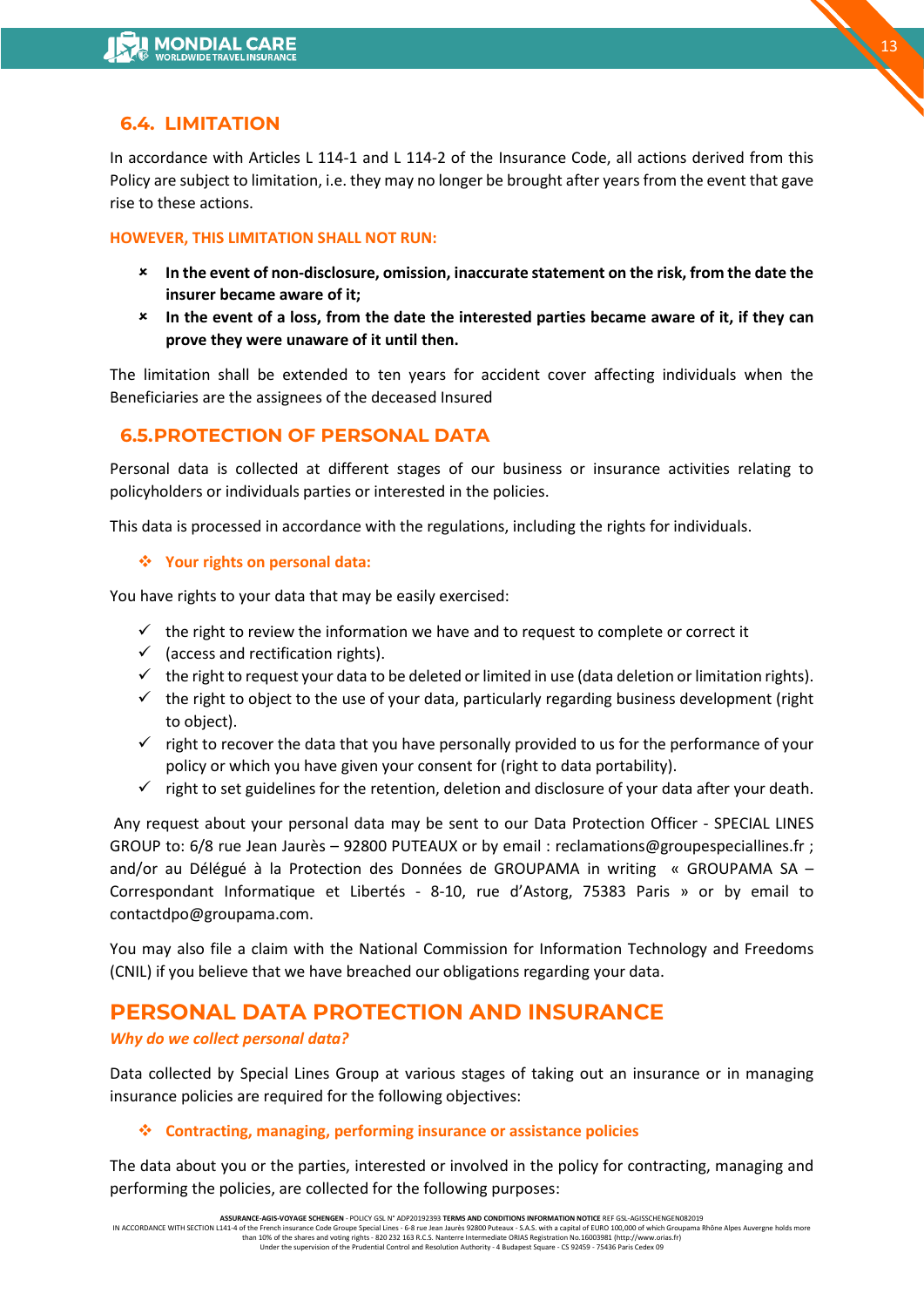- $\checkmark$  The study of insurance needs in order to offer insurance policies tailored to each situation
- $\checkmark$  Review, acceptance, control and monitoring of the risk
- $\checkmark$  Policy management (from the pre-contractual stage to the termination of the policy), and the performance of the policy and guarantees,
- $\checkmark$  Customer management
- $\checkmark$  Recovery and management of claims and litigation
- $\checkmark$  The development of statistics and actuarial studies
- $\checkmark$  The implementation of preventive measures
- $\checkmark$  Compliance with legal or regulatory obligations
- $\checkmark$  Conducting research and development activities under the life of the policy

Health data may be processed if it is necessary for contracting, managing or performing the insurance or assistance contracts. This information is processed in accordance with medical confidentiality and with your consent.

If a contract is entered into, the data will be retained for the duration of the policy or claims, and until the legal statute of limitation expires.

In the absence of a policy (prospect data):

- $\triangleright$  Health data will be stored for up to 5 years for probationary purposes;
- $\triangleright$  any other data may be stored for up to 3 years.

#### **Business Development**

Special Lines Group and Groupama Group Companies (Insurance, and Services) have a legitimate interest in conducting prospecting actions towards their customers or prospects, and are implementing processes necessary to:

- $\checkmark$  Conducting lead management transactions.
- $\checkmark$  The acquisition, sale, rental or exchange of customer or prospect data in accordance with the rights of individuals.
- $\checkmark$  Conducting research and development activities as part of client management and prospecting activities.

The use of certain means for carrying out prospecting operations is subject to the consent of the prospects. They involve:

- $\checkmark$  Using your email address or phone number for electronic canvassing.
- $\checkmark$  Using your browsing data to provide you with offers tailored to your needs or interests (see cookie notice for more information);
- $\checkmark$  Forwarding your data to partners.

Anyone may at any time object to receiving advertisements by mail, email or phone from our services (see your rights above).

#### **Fighting insurance fraud**

The insurer, which has an obligation to protect the mutuality of insured and avoid unjustified claims, has a legitimate interest in fighting fraud.

Personal data (including health data) may therefore be used to prevent, detect and manage fraud regardless of the originator. These anti-fraud systems may lead to have their name recorded on a register of individuals with a risk of fraud

**ASSURANCE-AGIS-VOYAGE SCHENGEN -** POLICY GSL N° ADP20192393 T**ERMS AND CONDITIONS INFORMATION NOTICE** REF GSL-AGISSCHENGEN082019<br>IN ACCORDANCE WITH SECTION L141-4 of the French insurance Code Groupe Special Lines - 6-8 ru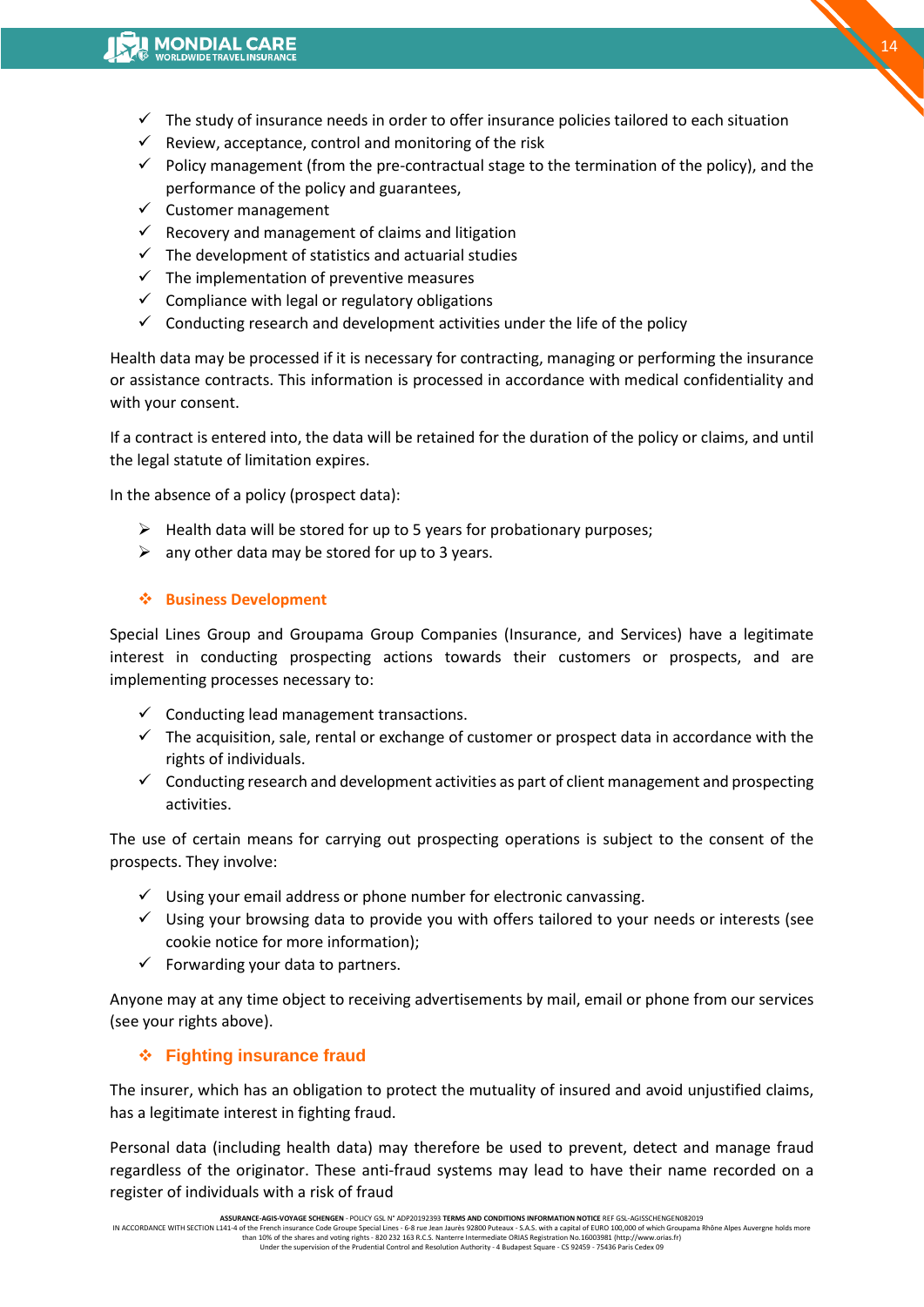The Agency for Insurance Counter Fraud (Alfa) may be sent that data for this purpose. Rights on this data may be exercised at any time by mail to ALFA, 1 rue Jules Lefebvre - 75431 Paris Cedex 09.

15

The data processed for counter fraud is kept for up to 5 years from the fraud file being closed In the event of a legal proceeding, the data will be retained until the end of the proceeding, and applicable limitations expire.

Those listed as suspected fraudsters will be deregistered, past the 5-year period from record on this list.

#### **Money Laundering and anti-terrorism financing**

In order to meet their legal obligations, the Insurer shall implement surveillance mechanisms against money laundering, the financing of terrorism and allow financial sanctions to be implemented.

The data used for this purpose is kept for 5 years from the closing of the account or the end of the relationship with the insurer. Those relating to transactions carried out by individuals are kept for 5 years from the day of their performance, including in the event of the closing of the account or the end of the relationship with the insurer. TRACFIN may be sent the data for this purpose.

In accordance with the Monetary and Financial Code, the right to access this data is exercised with the National Commission for Information Technology and Freedoms (see cnil.fr).

#### *Transfers of information outside the European Union:*

Personal data is processed within the European Union. However, data may be transferred to countries outside the European Union, in accordance with data protection rules and governed by relevant safeguards (e.g. standard contractual clauses of the European Commission, countries with a level of data protection that is recognized as appropriate...).

These transfers may be made for the performance of these policies, against the fraud, to comply with with legal or regulatory obligations, for the management of actions or litigation allowing the Insurer to ensure the finding, exercise or defending their rights in court or for the purposes of defending those involved. Some data, strictly necessary for implementing assistance services, may also be transmitted outside the European Union in the interest of the person concerned or to safeguard individual life.

#### *Who is this information provided to?*

The personal data processed is intended, **within the limit of their authority.**

- $\checkmark$  To the Department of Special Lines Group or Groupama Group companies in charge of commercial relations and contract management, anti-fraud or anti-money laundering and counter-terrorism and terrorist financing, audit and supervision.
- $\checkmark$  This information may also be communicated, if necessary, to our reinsurers, intermediaries, partners, and subcontractors, as well as to organizations that may be involved in the insurance business, such as the organizations or professional bodies (including ALFA for anti-fraud purposes and TRACFIN for anti money laundering and ant-terrorist financing).

Information about your health is exclusively intended for the Insurer's medical advisors or other entities of the Group, its medical department or internal or external specifically authorized persons (including our medical experts).

**ASSURANCE-AGIS-VOYAGE SCHENGEN** - POLICY GSL N° ADP20192393 **TERMS AND CONDITIONS INFORMATION NOTICE** REF GSL-AGISSCHENGEN082019

IN ACCORDANCE WITH SECTION L141-4 of the French insurance Code Groupe Special Lines - 6-8 rue Jean Jaurès 92800 Puteaux - S.A.S. with a capital of EURO 100,000 of which Groupama Rhône Alpes Auvergne holds more<br>than 10% of Under the supervision of the Prudential Control and Resolution Authority - 4 Budapest Square - CS 92459 - 75436 Paris Cedex 09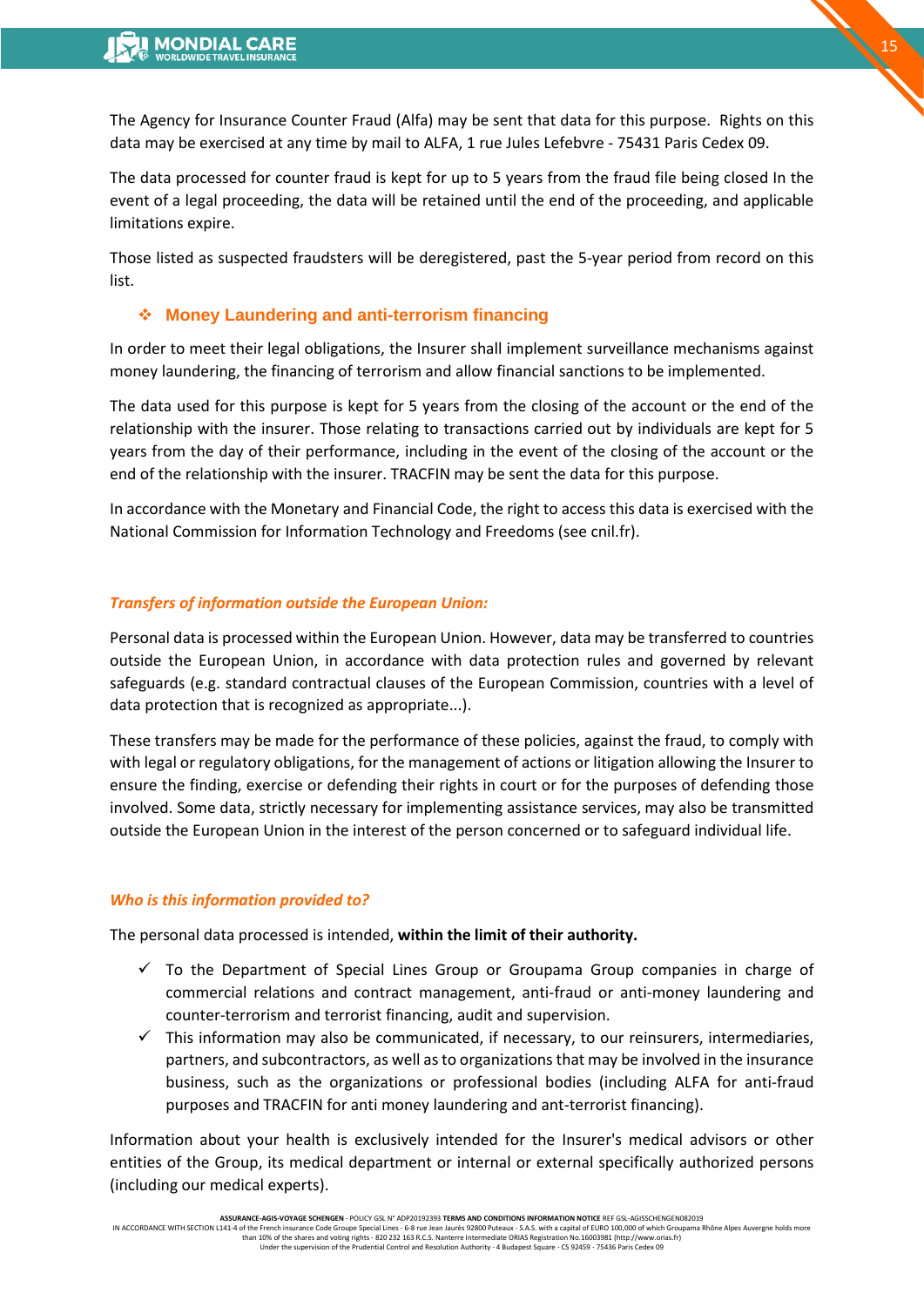# **6.6.SUBROGATION TO YOUR RIGHTS AND ACTIONS**

In accordance with the provisions of Article L.121-12 of the Insurance Code, GROUPAMA is subrogated, up to the amount of compensation they pay, to the rights and actions of the Insured with respect to Third Parties. If we may no longer exercise this action, because of your personal act, we may be relieved from all or part of our obligations to you.

16

# **6.7.SANCTIONS TO APPLY FOR MISREPRESENTATION AT THE TIME OF THE CLAIM**

Any non-disclosure or misrepresentation, omission or inaccuracy in the risk statement shall be sanctioned under the terms by articles L 113-8 and L 113-9 of the Insurance Code:

- $\checkmark$  in case of bad faith on your part: by the policy becoming null and void;
- $\checkmark$  if your bad faith has not been established: by a lower benefit proportionate to the premium **paid against the premium that would have been due had the risk been fully and accurately declared.**

# **6.8. SANCTIONS TO APPLY FOR MISREPRESENTATION AT THE TIME OF THE CLAIM**

**Any fraud, non-disclosure or intentional misrepresentation on your part on the circumstances or consequences of a loss shall result in any entitlement to benefit or compensation for that loss to be forfeited.**

## **6.9.FOR ALL REQUESTS OF REPATRIATION ASSISTANCE**

For all requests for assistance, the Insured (or anyone acting on his behalf) must contact GROUPAMA Assistance by quoting the reference of the GSL policy (see the certificate of insurance given on purchasing the policy):

- **Phone from France: 01.55.98.57.35**
- **From overseas: (+33) 1.55.98.57.35**

GROUPAMA Assistance team is available 7 days a week, 24 hours a day.

## **6.10.FOR ANY OTHER LOSS EVENT**

Contact MondialCare by AGIS SAS, in writing:

**[contact@mondialcare.eu](about:blank)**

Or by mail to:

**MONDIALCARE / AGIS SAS 33 Avenue Victor Hugo**  75116 PARIS FRANCE

**ASSURANCE-AGIS-VOYAGE SCHENGEN** - POLICY GSL N° ADP20192393 **TERMS AND CONDITIONS INFORMATION NOTICE** REF GSL-AGISSCHENGEN082019

IN ACCORDANCE WITH SECTION L141-4 of the French insurance Code Groupe Special Lines - 6-8 rue Jean Jaurès 92800 Puteaux - S.A.S. with a capital of EURO 100,000 of which Groupama Rhône Alpes Auvergne holds more than 10% of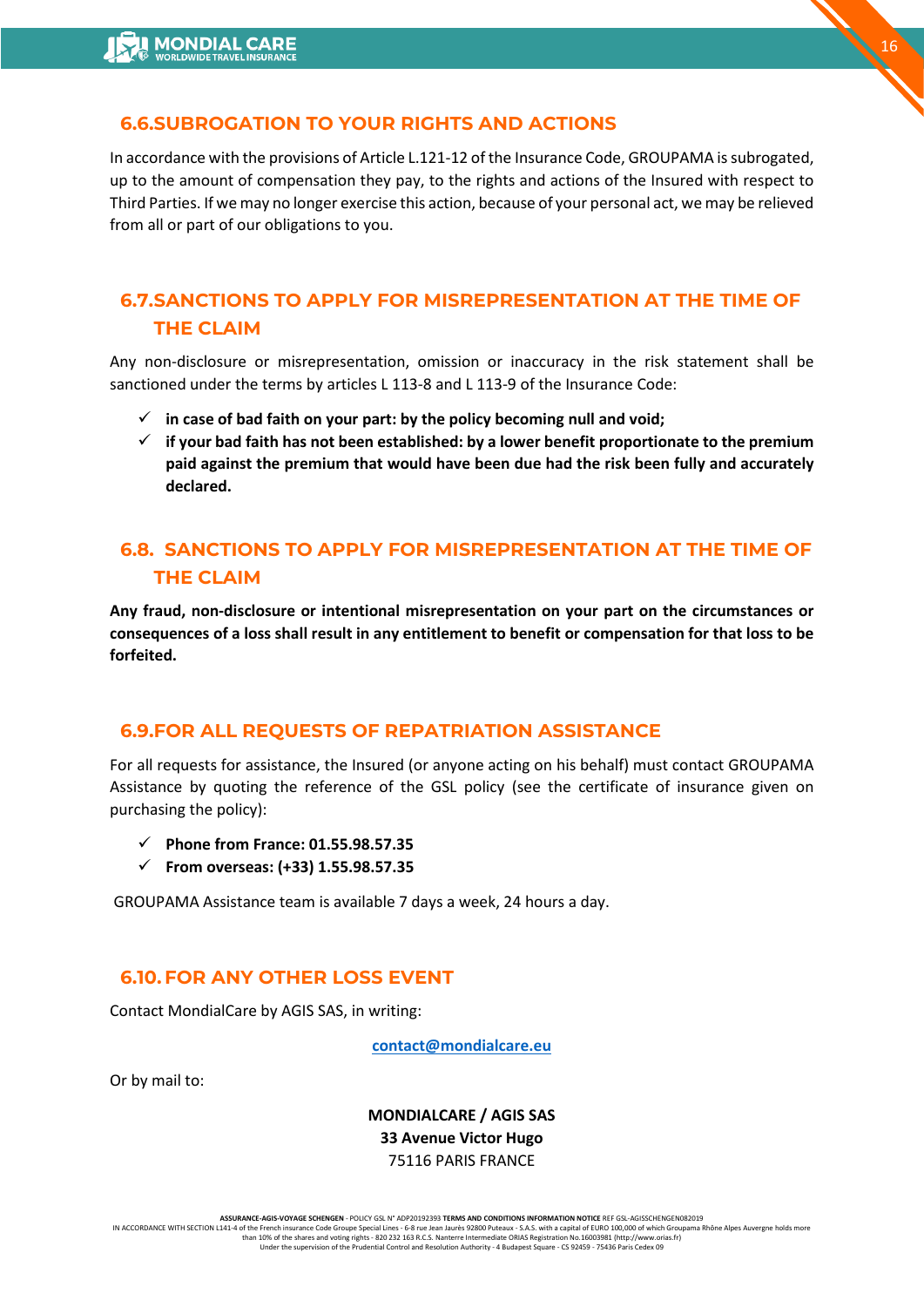Or by phone:

- **From France: 01.82.83.56.26**
- **From overseas: (+33) 1.82.83.56.26**

Agis SAS owns Mondial Care brand and www.mondialcare.eu website, operates as a Broker-Designer, distributor and manager of this Travel Insurance Program. Agis SAS on behalf of the insured/beneficiary named in the Insurance certificate and agrees to transfer to the Insurer, the premium paid to him by the Insured/beneficiary. Agis SAS on behalf of the insurer, processes and settles claims which are not under the assistance coverage directly by Groupama Assistance. Agis SAS - Allsure Global Insurance Solutions SAS - International Insurance and Reinsurance Brokerage Company RCS Paris B 524 120409 Registration No. 10057380 in the register of Insurance Intermediaries - Orias - 1 rue Jules Lefèvre - 75311 Paris Cedex 9 - Activity under the supervision of ACPR - Banque de France Prudential Supervisory and Resolution Authority, 4 Budapest Square CS 92459, 75436 Paris.

# **6.11. CLAIMS - MEDIATION**

The insurance policy wording in French remains the only legal reference in the event of a dispute between the parties. For any issue, the Policyholder will contact the Broker the Insurance policy was entered with

**1. If you disagree or not satisfy with the performance of your policy, please inform MUTUAIDE ASSISTANCE by phone on 01.41.77.45.50, or in writing to medical@mutuaide.fr, or by mail to:**

## **MUTUAIDE ASSISTANCE SERVICE QUALITÉ CLIENTS 8/14 AVENUE DES FRÈRES LUMIÈRES 94368 BRY-SUR-MARNE CEDEX**

#### **for assistance benefits.**

If their response is not satisfactory, the Policyholder may send his claim to Special Lines Group's "Claims" department:

By mail:

# **GROUPE SPECIAL LINES SERVICE RÉCLAMATIONS 6-8 RUE JEAN JAURÈS 92800 PUTEAUX**

by Email: reclamations@groupespeciallines.fr

If the response to the claim remains unsatisfactory, the Policyholder may contact Groupama Rhône-Alpes Auvergne's "Claims" department:

By mail:

## **GROUPAMA RHONE-ALPES-AUVERGNE SERVICE CONSOMMATEURS 70019 LYON CEDEX 69252**

ASSURANCE-AGIS-VOYAGE SCHENGEN - POLICY GSL N° ADP20192393 TERMS AND CONDITIONS INFORMATION NOTICE REF GSL-AGISSCHENGEN082019<br>IN ACCORDANCE WITH SECTION L141-4 of the French insurance Code Groupe Special Lines - 6-8 rue Je Under the supervision of the Prudential Control and Resolution Authority - 4 Budapest Square - CS 92459 - 75436 Paris Cedex 09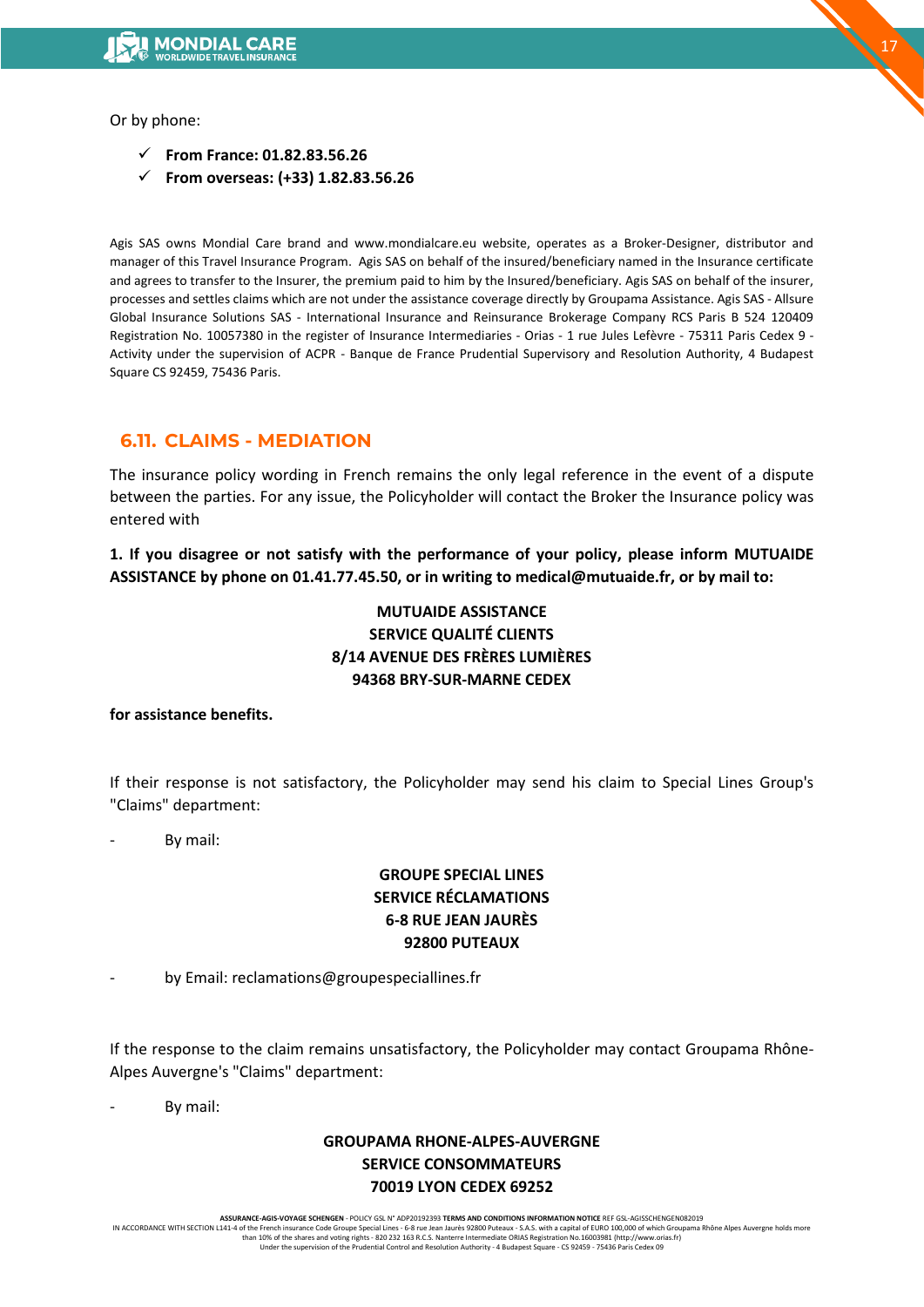

#### - **By email: service-consommateurs@groupama-ra.com**

Finally, if disagreement persists regarding the position or proposed solution, the Policyholder may refer the matter to the Insurance Mediation:

By mail:

#### **MÉDIATION DE L'ASSURANCE TSA 50110 75441 PARIS CEDEX 09**

- On the website: **www.mediation-assurance.org** 

**2. If you disagree or are not satisfied** with the performance of your Policy please contact GROUPE SPECIAL LINES in writing to reclamations@groupespeciallines.fr.

- By Email: **reclamations@groupespeciallines.fr**

INSURANCE BENEFITS

If the answer is not satisfactory, you may send a letter to:

## **GROUPAMA RHONE-ALPES-AUVERGNE SERVICE CONSOMMATEURS TSA 70019 69252 LYON CEDEX 09**

GROUPAMA undertakes to acknowledge receipt of your mail within 10 business days. It will be processed within 2 months at most. If the disagreement persists, you may use the Insurance Mediation. Contact details above.

The FFSA Ombudsman is not competent to know about policies purchased to cover professional risks.

#### **6.12. SUPERVISORY AUTHORITY**

In accordance with the Insurance Code (Article L. 112-4) it is noted that the SPECIAL LINES GROUP and GROUPAMA Supervisory authority is ACPR, 4 Budapest Square - CS92459 - 75436 Paris Cedex 09.